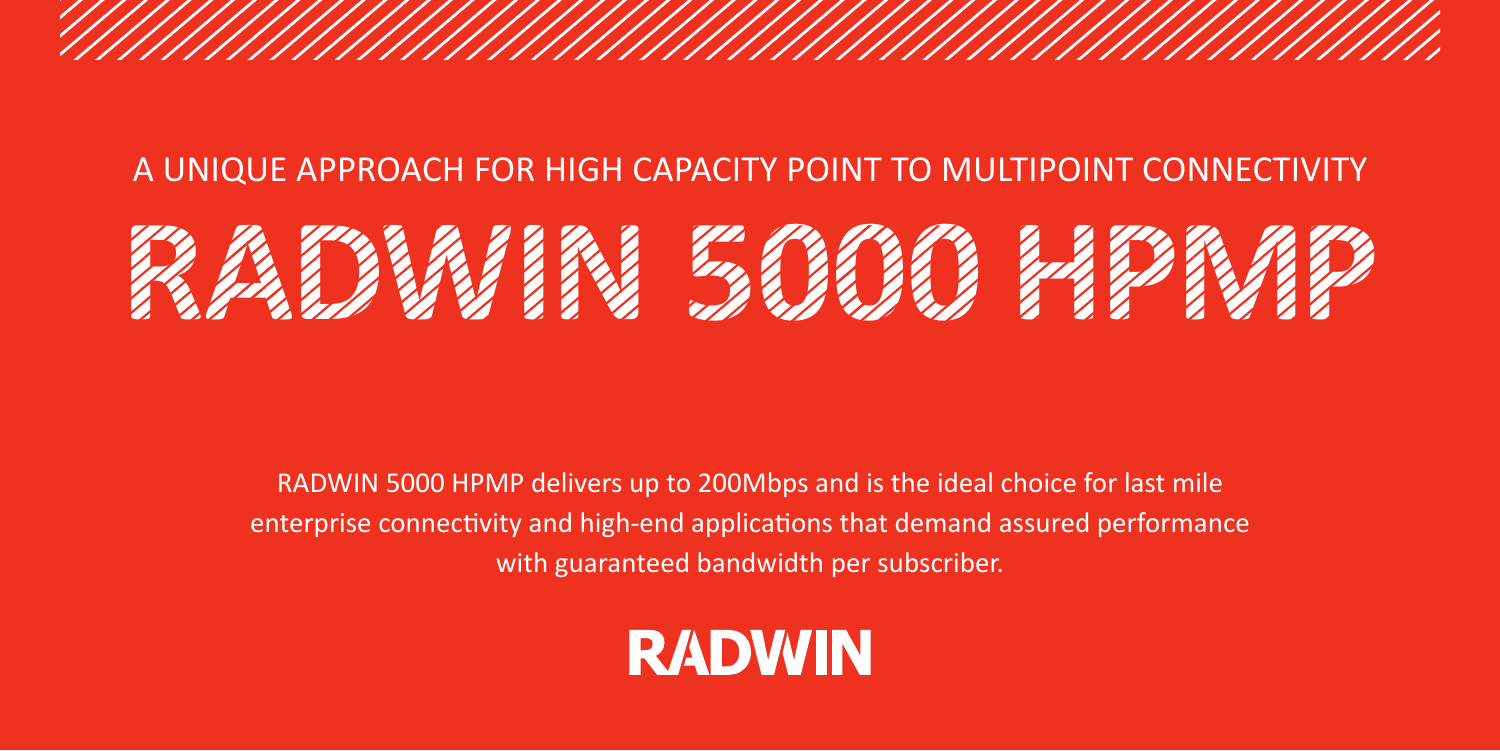# **Highest Base Station Capacity** for the Best User Experience

RADWIN 5000 HPMP sector base station delivers up to 200Mbps, providing the highest end user capacity in the market to best support voice, data and high resolution video applications, today and tomorrow. By delivering high capacity over a single radio unit. RADWIN solution saves valuable tower space, eases maintenance efforts and reduces the total cost of ownership per megabit. Offering a variety of powerful SUs, RADWIN 5000 HPMP enables service capacity of up to 50Mbps for enterprise customers.

| <b>Highest</b>  | <b>Spectrum</b>   | <b>Secured</b> | <b>Superb</b>      | All-in-One       | <b>Compact</b>        | Harmonized |
|-----------------|-------------------|----------------|--------------------|------------------|-----------------------|------------|
| <b>Capacity</b> | <b>Efficiency</b> | <b>SLA</b>     | <b>Performance</b> | <b>Multiband</b> | <b>SU<sub>S</sub></b> |            |
|                 |                   |                |                    |                  |                       |            |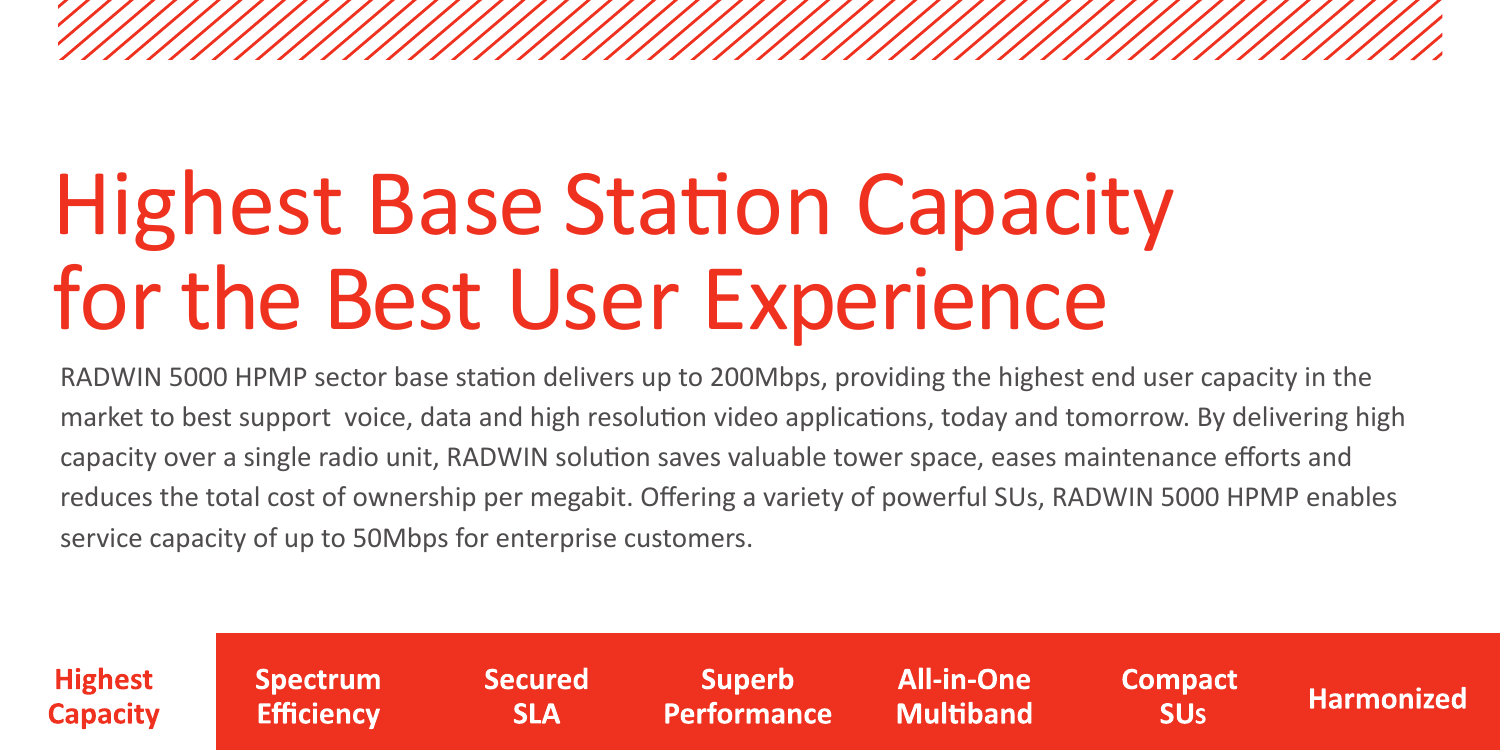### **Greater Spectrum Efficiency** for Faster ROI

Delivering the highest spectrum efficiency available in the market, RADWIN 5000 facilitates transmission of greater throughput over narrower channel bandwidth.

High spectrum efficiency enables additional network revenue, reduction of spectrum license fees and increased flexibility in frequency planning and channel selection.

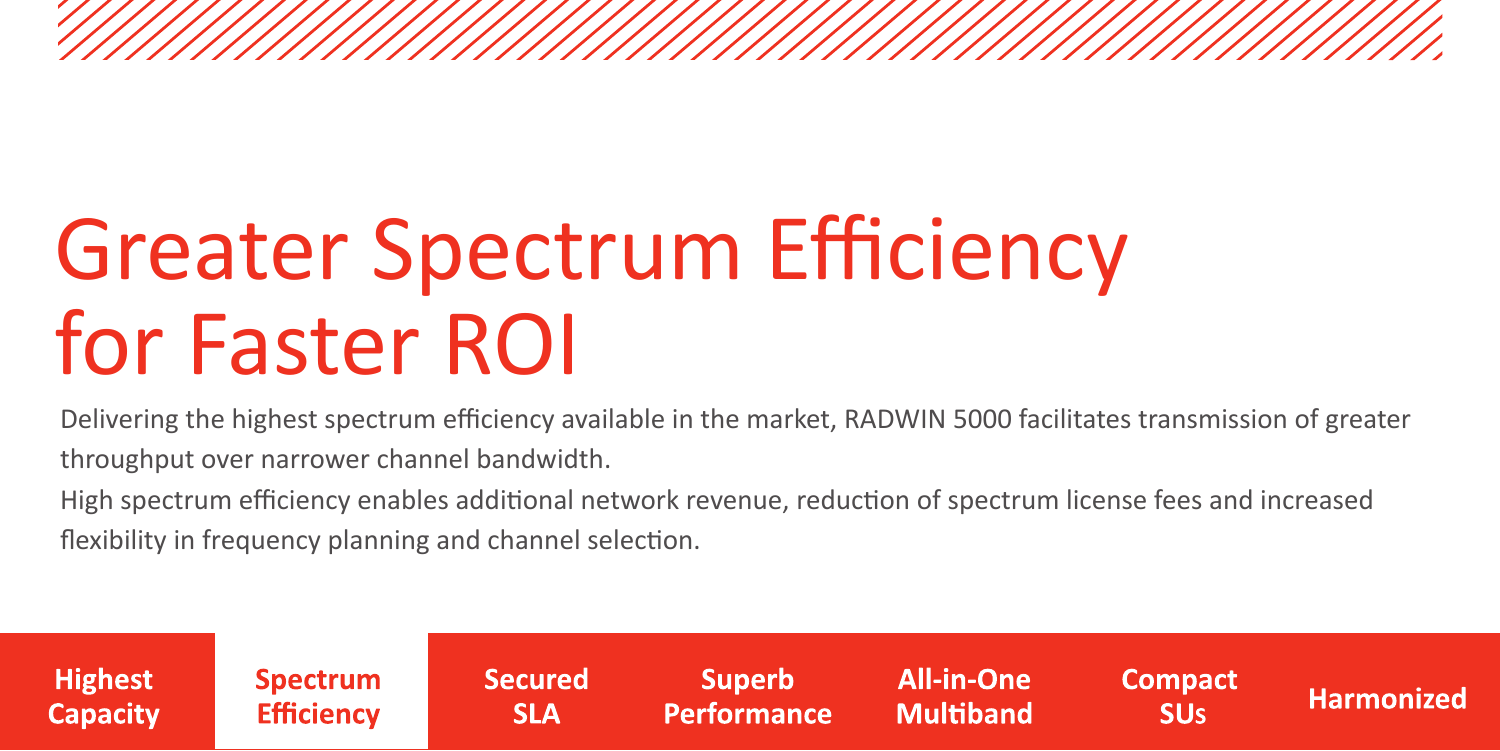# **Secured Service Level Agreement** for Demanding Applications

RADWIN 5000 HPMP uniquely secures available bandwidth per end user, guaranteeing SLA for business clients and demanding applications (e.g. video surveillance). RADWIN provides a novel approach that prevents a Subscriber Unit (SU), suffering from inferior transmission performance, from reducing the capacity level of other SUs that share the same sector.

| <b>Highest</b><br>All-in-One<br><b>Superb</b><br><b>Secured</b><br>Spectrum <b>'</b><br><b>Compact</b><br><b>Multiband</b><br><b>Efficiency</b><br><b>Performance</b><br><b>SLA</b><br><b>Capacity</b><br><b>SU<sub>s</sub></b> | Harmonized |
|---------------------------------------------------------------------------------------------------------------------------------------------------------------------------------------------------------------------------------|------------|
|---------------------------------------------------------------------------------------------------------------------------------------------------------------------------------------------------------------------------------|------------|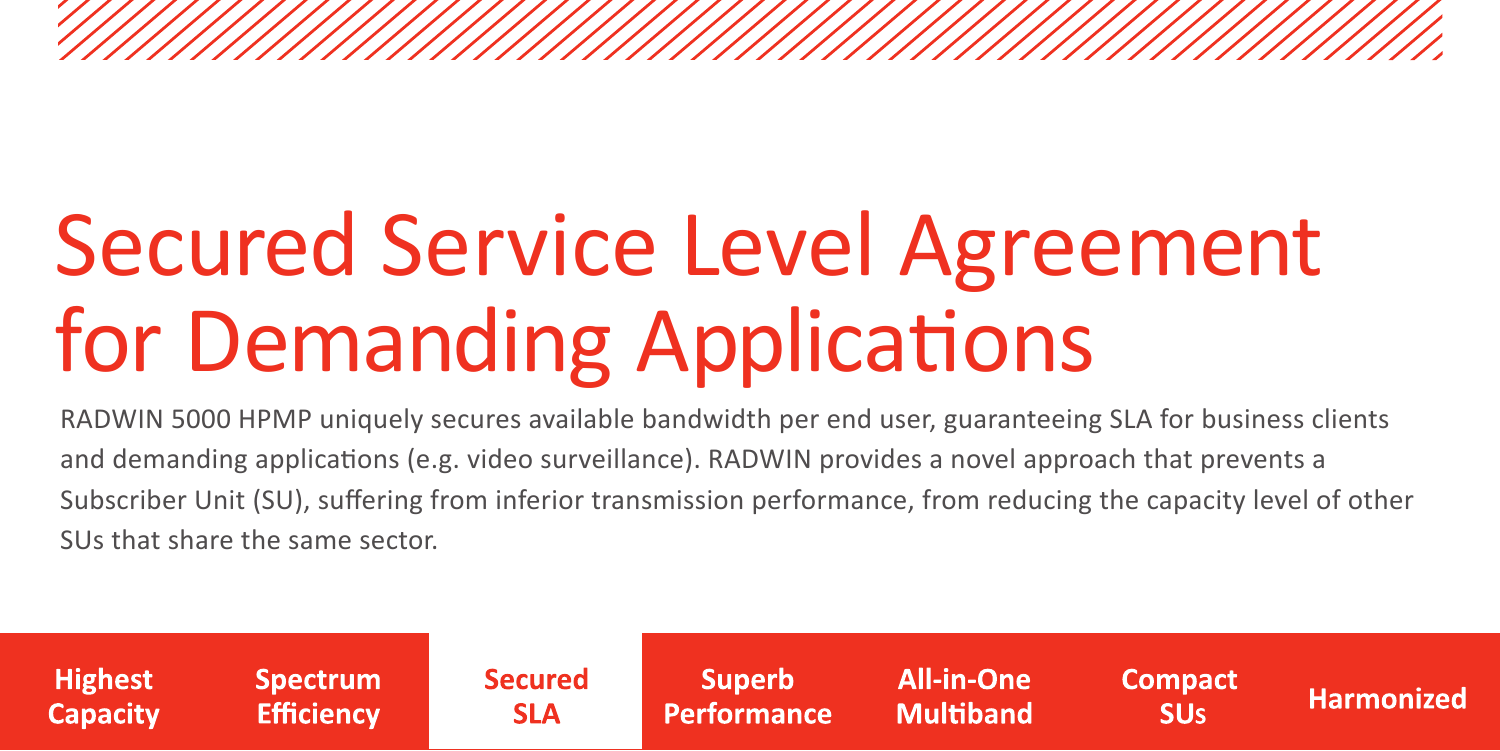# **Superb Performance** in Harsh Conditions

RADWIN 5000 HPMP incorporates advanced techniques that assure superior operation in harsh conditions. RADWIN's interference mitigation technology has been successfully deployed in hundreds of thousands of links that contend with challenging environments. This technology combined with OFDM, MIMO 2x2 and antenna diversity enables RADWIN 5000 HPMP to establish robust performance in nLOS / NLOS deployments while benefitting from highest spectrum efficiency.

| Highest         | <b>Spectrum</b>   | <b>Secured</b> | <b>Superb</b> | <b>All-in-One</b> | <b>Compact</b> | <b>Harmonized</b> |
|-----------------|-------------------|----------------|---------------|-------------------|----------------|-------------------|
| <b>Capacity</b> | <b>Efficiency</b> | SLA            | Performance   | <b>Multiband</b>  | <b>ISUS</b>    |                   |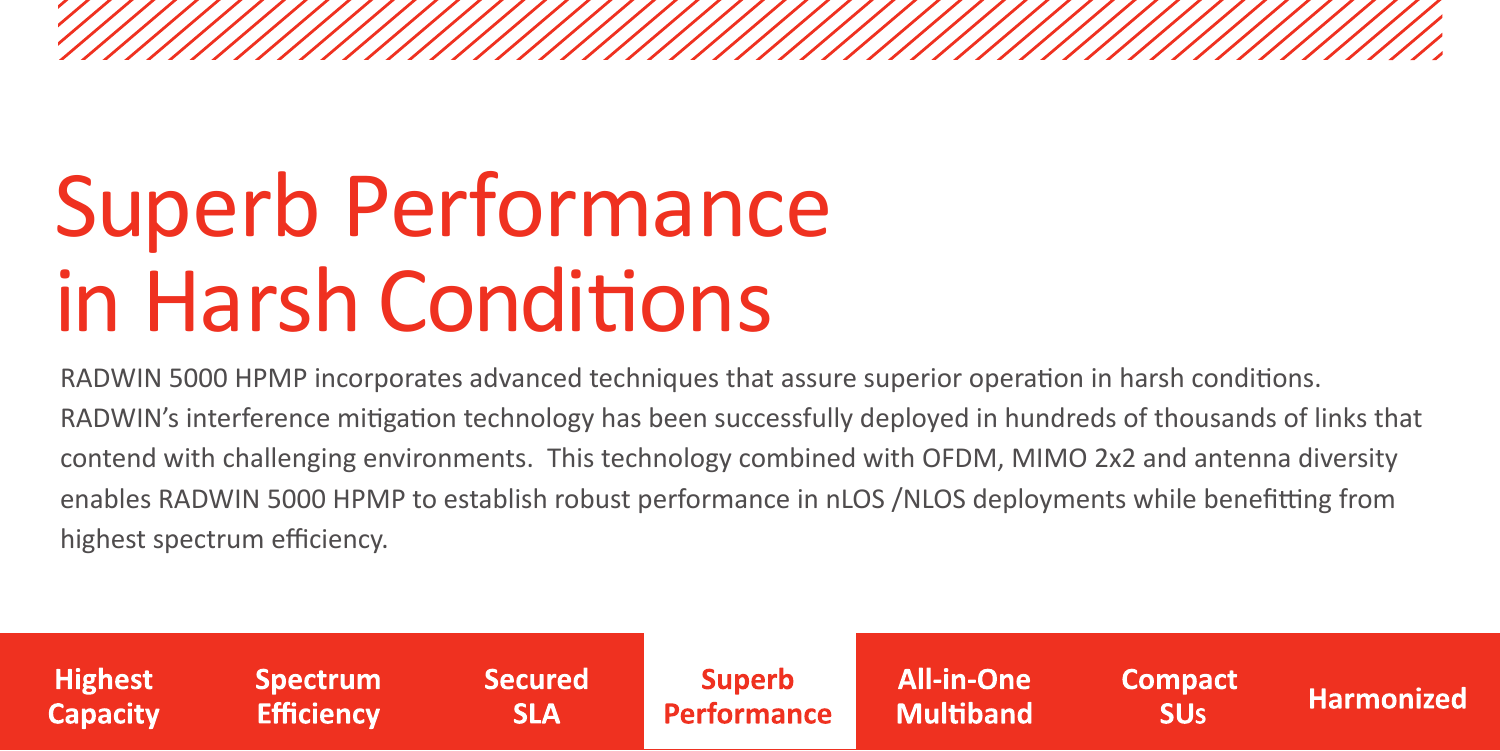# Multi-Band Capabilities, All in a Single Unit

RADWIN 5000 HPMP radios, including Base Stations (BS) and Subscriber Units (SU), support an extensive range of frequency bands in the same unit: either  $4.8 - 6GHz$  or  $3.3 - 3.8 GHz$ . This capability allows for flexible radio planning during initial network deployment and future evolvement. RADWIN's multiband offering dramatically reduces operational efforts when changing the operating band throughout the network life cycle and at the same time saves on CapEx.

| <b>Highest</b> | <b>Spectrum</b>   | <b>Secured</b> | <b>Superb</b> | All-in-One       | <b>Compact</b>        | <b>Harmonized</b> |
|----------------|-------------------|----------------|---------------|------------------|-----------------------|-------------------|
| ⊾ Capacity \   | <b>Efficiency</b> | <b>SLA</b>     | Performance   | <b>Multiband</b> | <b>SU<sub>s</sub></b> |                   |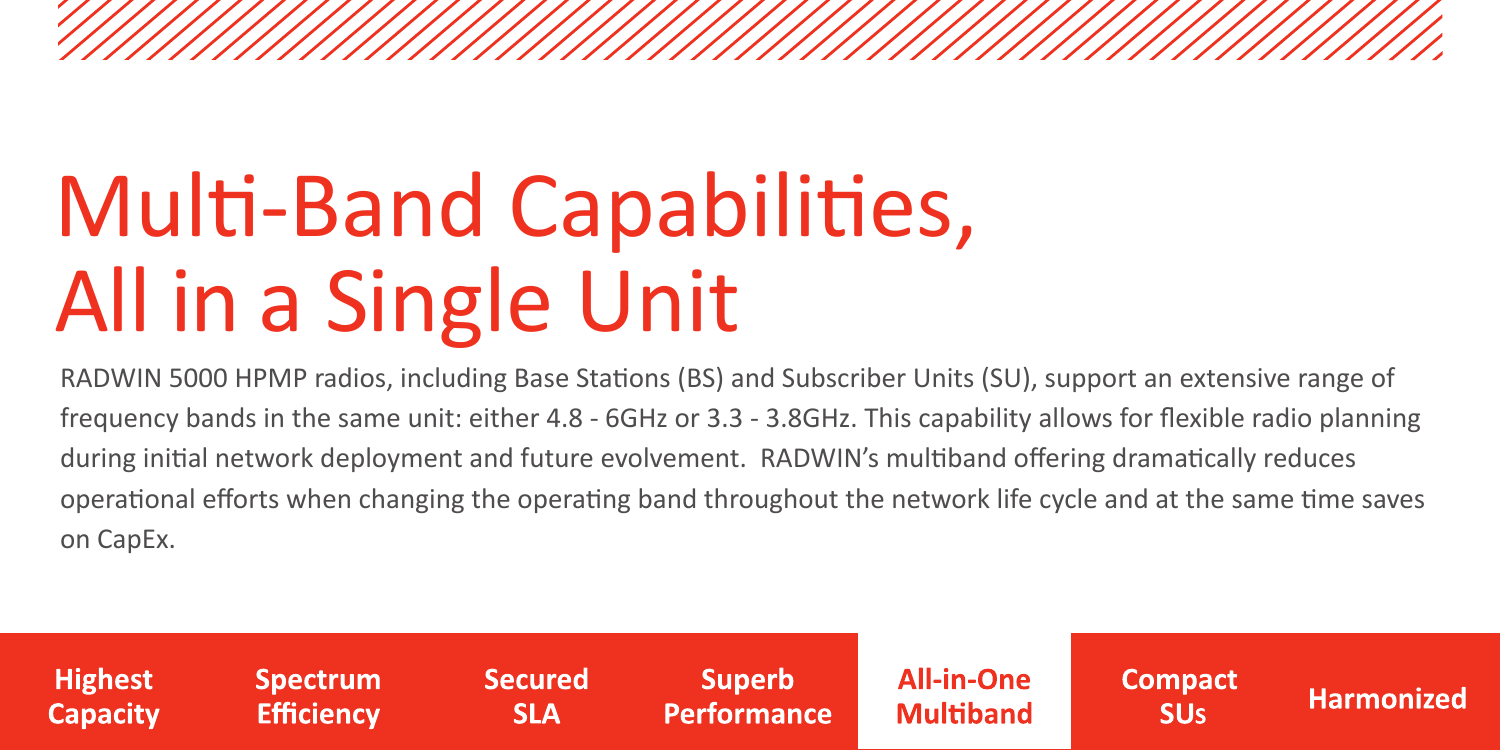# Low Visual Impact Subscriber Units (SUs)

RADWIN 5000 HPMP offers a variety of SUs, some of them guaranteeing exceptionally low visual impact due to the small form factor of their intergrated antenna, making them both environmentally friendly and easy to deploy. With built-in connectors, these SUs maintain the flexibility to utilize an external antenna whenever needed. This low visual impact approach reduces inventory burdens and saves CapEx.

**Highest Spectrum Secured Superb All-in-One Compact Harmonized Capacity Efficiency Performance Multiband SLA** SU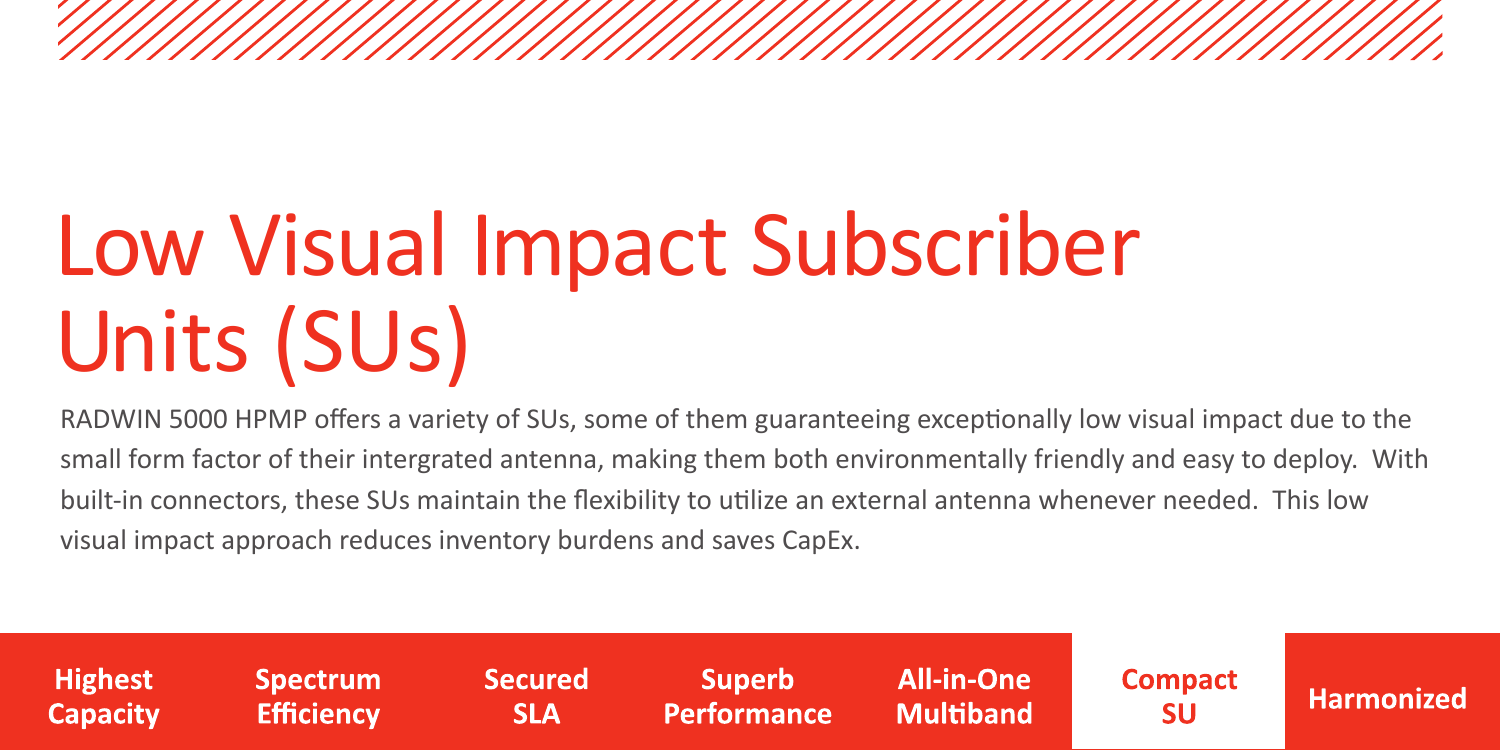#### Co-exist with RADWIN PtP

RADWIN 5000 HPMP together with RADWIN 2000 creates a complimentary solution for last mile and backhaul deployments. These solutions can both be managed using the same RADWIN Network Management System (RNMS). Both last mile and backhaul segments can be TDD synchronized to prevent mutual interference in order to deliver high capacity over long ranges.

| <b>Highest</b><br><b>Capacity</b> | <b>Spectrum</b><br><b>Efficiency</b> | <b>Secured</b><br><b>SLA</b> | Superb<br>Performance Multiband | <b>All-in-One</b> | Compact<br><b>ISUs</b> | Harmonized |
|-----------------------------------|--------------------------------------|------------------------------|---------------------------------|-------------------|------------------------|------------|
|                                   |                                      |                              |                                 |                   |                        |            |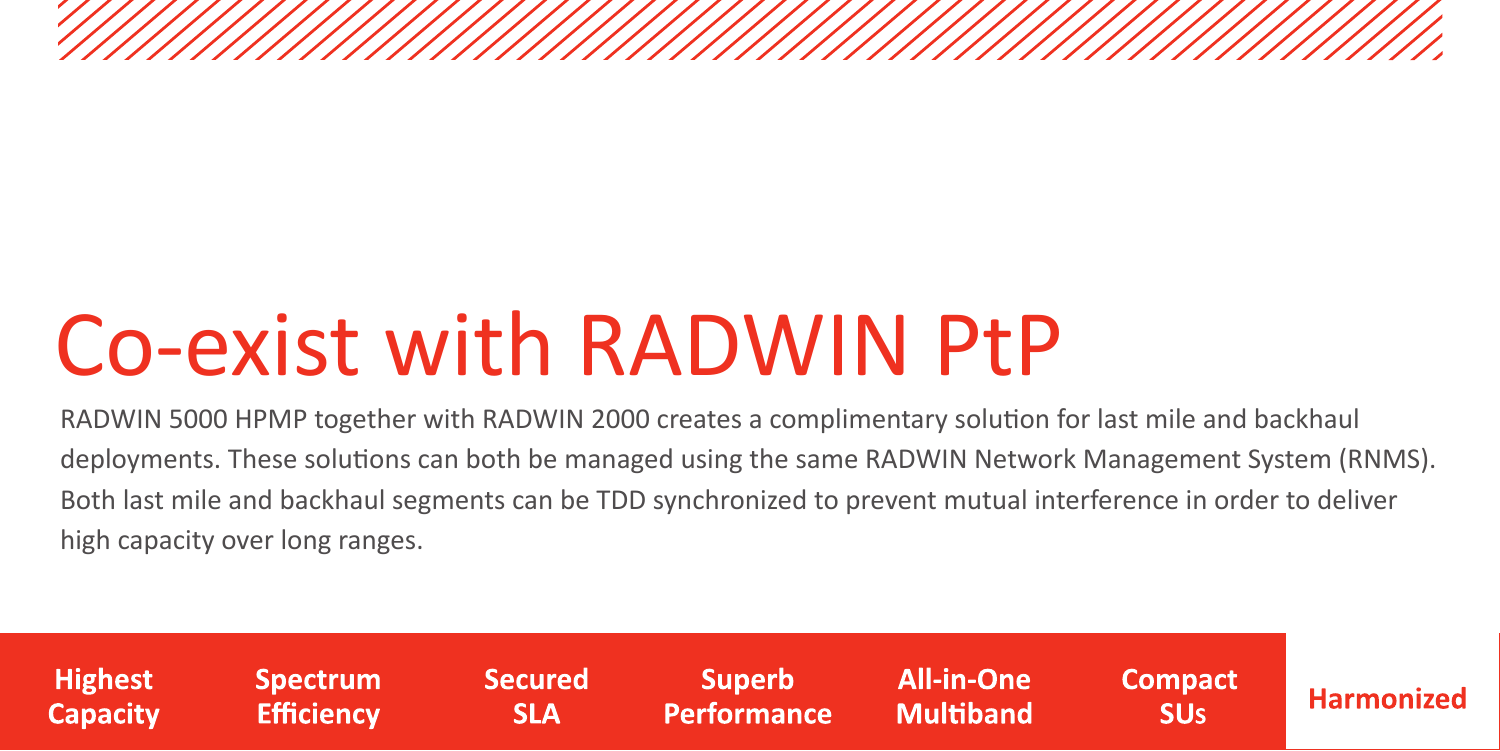#### **RADWIN PTMP solution is ideal** for multiple applications including...

- Last mile enterprise connectivity
- High resolution video surveillance
- Private Networks (WAN) infrastructure
- Mission critical broadband applications
- Remote broadband connectivity
- Backhaul for IP cellular base stations
- Backhaul for wireless & landline access systems (Wi-Fi hot spot, DSLAM)

#### **Potential RADWIN 5000 HPMP Customers**

- Service Providers
- **Utilities**
- Government and security agencies
- Enterprises owning a broadband network